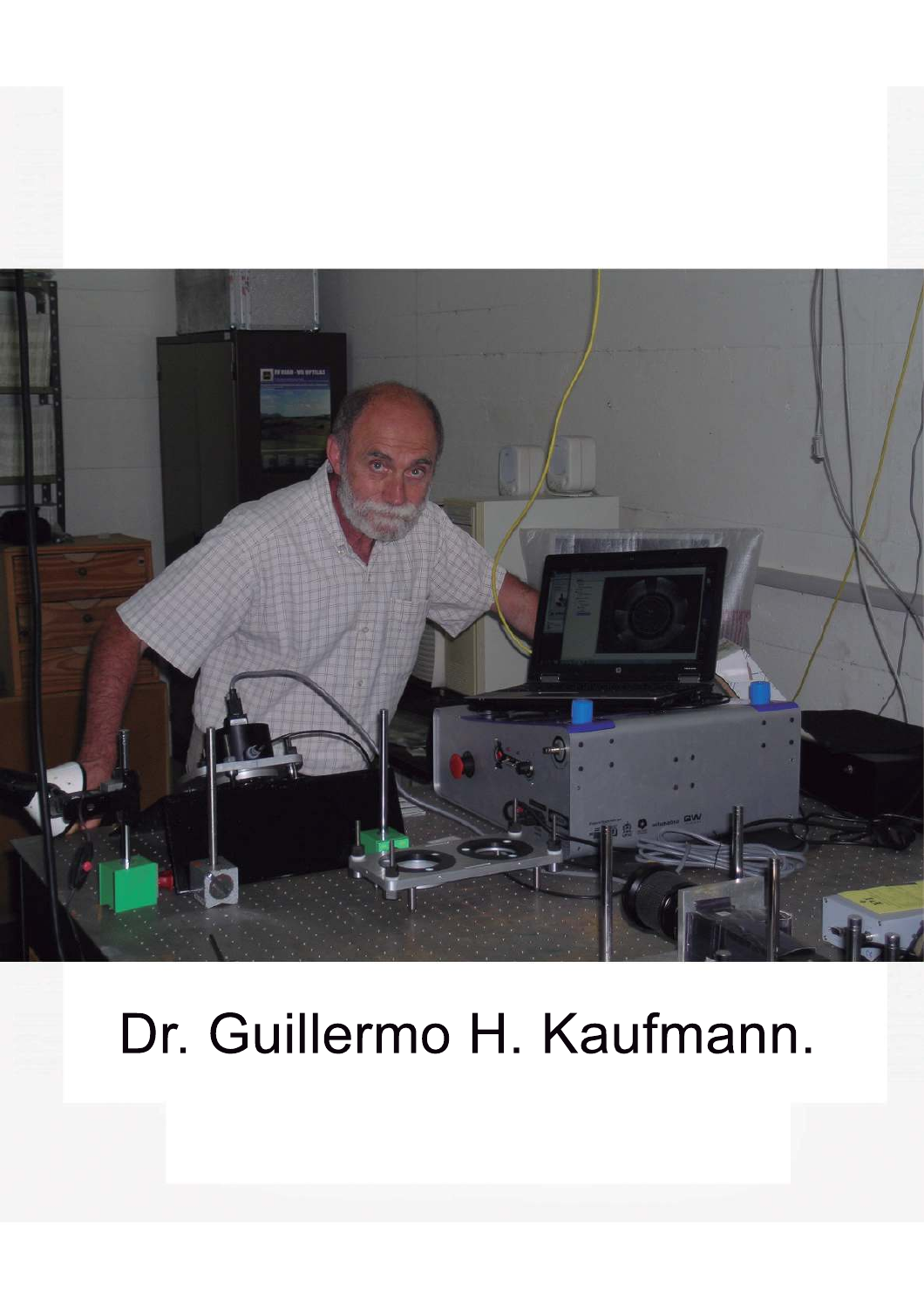

Contents lists available at [SciVerse ScienceDirect](www.elsevier.com/locate/optlaseng)

Optics and Lasers in Engineering



journal homepage: <www.elsevier.com/locate/optlaseng>

## Evaluation of coating adhesion using a radial speckle interferometer combined with a micro-indentation test

### Lucas P. Tendela <sup>a,</sup>\*, Guillermo H. Kaufmann <sup>a,b</sup>

a *Instituto de Fı´sica Rosario, Blvd. 27 de Febrero 210 bis, S2000EZP Rosario, Argentina* <sup>b</sup> Centro Internacional Franco Argentino de Ciencias de la Información y de Sistemas, Blvd. 27 de Febrero 210 bis, S2000EZP Rosario, Argentina

#### article info

*Article history:* Received 14 December 2011 Received in revised form 6 February 2012 Accepted 7 February 2012 Available online 18 February 2012

*Keywords:* Digital speckle pattern interferometry Radial in-plane speckle interferometry Coating adhesion Indentation test Epoxy paints

#### **ABSTRACT**

This paper presents a technique to investigate coating adhesion which combines a radial in-plane speckle interferometer and a micro-indentation test. The proposed technique is based on the measurement of the radial in-plane displacement field produced by a micro-indentation introduced on the coated surface of the specimen. Using steel specimens coated with a thin coating of epoxy paint and subjected to different adhesive conditions, it is demonstrated that digital speckle pattern interferometry can be successfully used to measure the small local deformations generated by a micro-indentation. An empirical model, which allows to quantify the adhesion of a given coatedsubstrate system by the proposed combined technique, is finally presented.

 $\odot$  2012 Elsevier Ltd. All rights reserved.

#### 1. Introduction

Surface coatings have been widely used in recent years to increase the lifetime of various mechanical components. As it is well known, the application of a coating to a substrate modifies the surface properties of a mechanical component, independently of their bulk properties. For example, coatings are used when the mechanical protection of a component against corrosion is needed. However, if the adhesion is poor, the degree of deterioration of a given substrate will be accelerated due to environmental factors such as humidity, corrosive gases, etc. Coatings are also used when some components must be reinforced against high localized loads. Although these loads are carried by the substrate, the mechanical performance depends to a large extent on the coating modulus and the failure strain. In all these cases, to perform satisfactorily, coatings must present good adhesion to the substrates on which they are applied. Therefore, there exists a considerable demand for measurement techniques to evaluate non-destructively the adhesion of a given coating-substrate system during the entire in-line manufacture process.

The characterization of adhesion is not a simple issue and has been analyzed using a variety of approaches [1–3]. The diversity in the definitions of this property lies in the fact that adhesion phenomena appear in several different fields, thus resulting in specific nomenclature and terminology. Experimentally, the adhesion of a given coating-substrate system can be evaluated in terms of the maximum force per unit area that is applied to separate the two materials [1]. Although there exist various test methods that can be used to determine the performance of a coating bonded to a substrate, most of them are qualitative or semi-quantitative and the adhesion is usually assessed from the appearance of the fracture surface [4]. Therefore, it is clear that in order to fully exploit the advantages that coatings can offer, it is essential to have a suitable adhesion test method to guarantee the user expectations.

In the indentation test, an indenter introduces a pressure over the coated substrate, which generates a radial strain that induces the coating to delaminate [1]. The local displacement field that is produced by the indentation can be accurately measured using digital speckle pattern interferometry (DSPI), which is a robust, noncontact and nondestructive coherent optics technique that is widely used for whole-field measurement of displacement and strain fields, and contours in rough object surfaces [5]. Furthermore, the application of digital techniques in DSPI allows the automation of the data analysis process, which is usually based on the extraction of the optical phase distribution encoded by the generated correlation fringes.

It is worth to note that DSPI has been already applied to the measurement of the local displacement field generated by an indentation [6]. Moreover, the application of DSPI combined with an indentation test for evaluating coating adhesion was already presented in Ref. [7]. In this last work, using specimens formed by

 $*$  Corresponding author. Tel.:  $+543414853222x120$ ; fax:  $+543414808584$ . *E-mail address:* [tendela@ifir-conicet.gov.ar \(L.P. Tendela\).](mailto:tendela@ifir-conicet.gov.ar)

<sup>0143-8166/\$ -</sup> see front matter  $\odot$  2012 Elsevier Ltd. All rights reserved. doi:[10.1016/j.optlaseng.2012.02.004](dx.doi.org/10.1016/j.optlaseng.2012.02.004)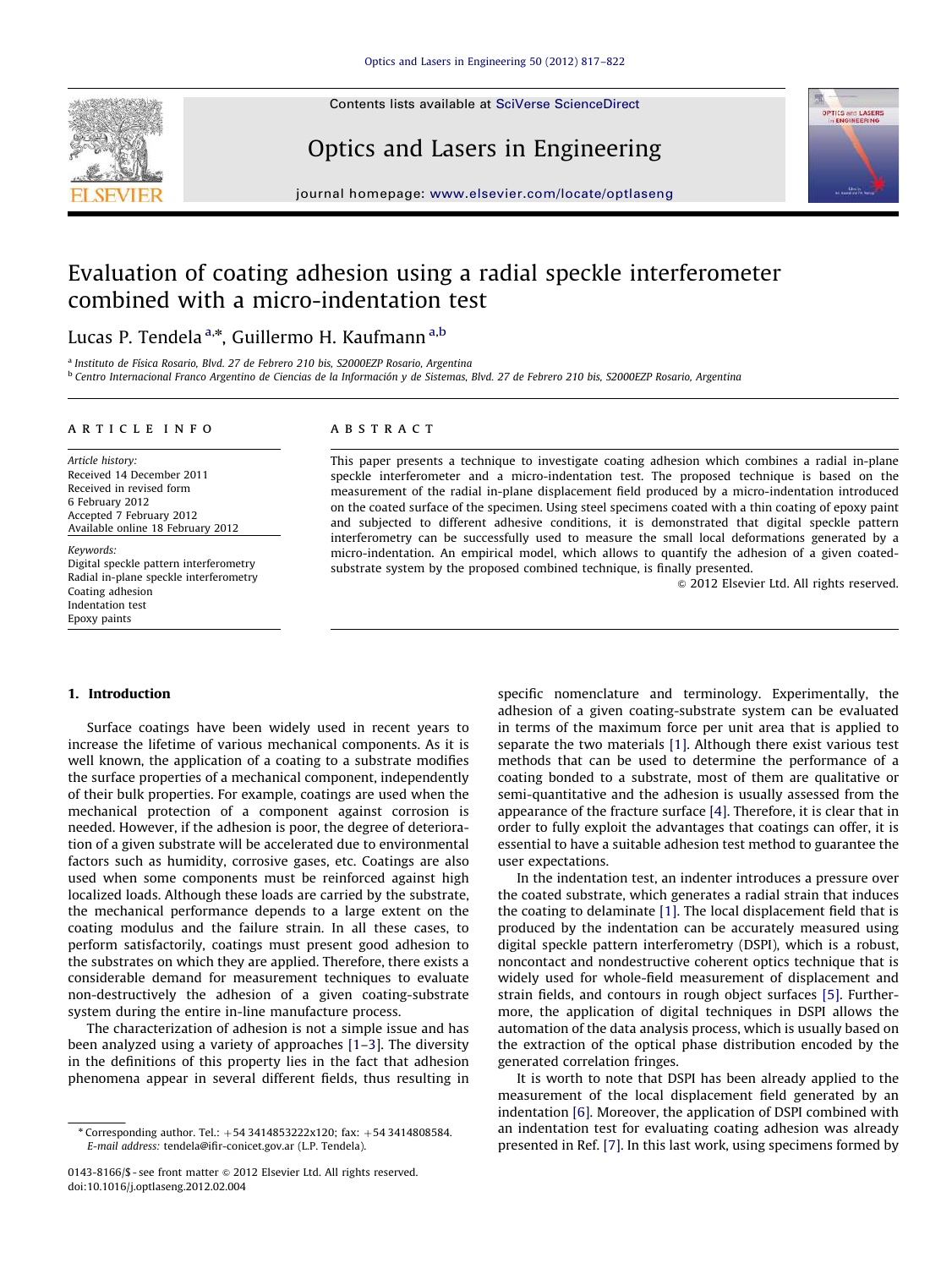thin bronze sheets glued to steel substrates and subjected to different adhesive conditions, it was shown that DSPI can be effectively used to measure the buckling generated by the microindentation.

As the displacement field introduced by a micro-indentation is axisymmetrical, the mathematical analysis that is used to determine the adhesion strength will be better expressed in polar coordinates. Therefore, an optical configuration sensitive to polar coordinates would be naturally the best choice to investigate adhesion phenomena. Recently, Tendela et al. [8] have reported some preliminary results on the evaluation of coating adhesion by using a radial inplane speckle interferometer combined with a micro-indentation test. This approach also presents the possibility of using a compact and portable speckle interferometer, which allows to perform measurements outside of the optical laboratory.

This paper presents new experimental results using the mentioned radial in-plane speckle interferometer combined with a micro-indentation test to determine the adhesion of steel plates coated with a thin layer of epoxy paint and subjected to different adhesive conditions. The paper also presents an empirical model that allows to quantify the adhesion of a given coated-substrate system by using the proposed combined technique. In the following section, a description of the principles of radial in-plane speckle interferometry are presented. Afterwards, the basic concepts of the empirical model that it is used to quantify the adhesion of a coating are described. Finally, an application of the radial in-plane speckle interferometer combined with a micro-indentation test to evaluate coating adhesion is demonstrated by measuring displacement fields generated by steel specimens coated with an epoxy paint.

#### 2. Principles of radial in-plane speckle interferometry

Fig. 1 shows a cross section of the interferometer used to obtain radial in-plane sensitivity [9]. The most important component of the interferometer is an annular diffractive optical element (DOE), which is placed near the surface of the specimen. This DOE is formed by a circular diffraction grating with binary profile and a constant pitch *p<sup>r</sup>* . As it is well known, diffractive structures can separate white light into its spectrum of colors. If the incident light is monochromatic, then the grating will generate an array of regularly spaced beams in order to split and shape the wavefront beam [10].

Fig. 1 also depicts a cross section of the DOE used to steer four particularly chosen light rays from a collimated illumination source



Fig. 1. Cross section of the diffractive optical element showing the principle of the radial in-plane sensitivity.

toward the center of the circular region, where only the first diffraction order is shown. In this figure, the diffracted rays illuminate a point *P* over the specimen surface, reaching it symmetrically along the illumination directions indicated by the unitary vectors  $\mathbf{k}_1$  and  $\mathbf{k}_2$ . The sensitivity direction is given by the vector  $\bf{k}$  obtained from the subtraction of the two unitary vectors. As the angles between the illumination directions and the DOE axis are the same for both light rays, in-plane sensitivity will be reached at point *P* along the radial direction. Over the same cross section and for any other point over the specimen surface, it can be shown that there is only one couple of light rays that merge at that point.

The above description can be extended to any other cross section of the diffractive element. Therefore, each point on the specimen surface will be illuminated by only one pair of light rays obtaining radial in-plane sensitivity for an illuminated circular region. The only exception is the central point of the circular area, which is a singular point. Also, a central clear window is left for viewing purposes in the DOE, see Fig. 2.

As described before, when monochromatic light with wavelength  $\lambda$  is used, the grating will generate an array of angularly spaced beams with their directions given by [11]

$$
\sin \xi = \frac{m\lambda}{p_r},\tag{1}
$$

where  $\xi$  is the diffraction angle of the *m*-order. It is worth to note that the diffraction angle is a function of the wavelength.

In a radial in-plane interferometer, the radial component of the in-plane displacement field  $u_r(r,\theta)$  can be computed from the measured optical phase distribution by means of [5]

$$
u_r(r,\theta) = \frac{\phi(r,\theta)\lambda}{4\pi \sin \beta},
$$
\n(2)

where  $\phi(r,\theta)$  is the continuous phase distribution, and  $\beta$  is the angle between the direction of illumination and the normal to the specimen surface.

By observing Fig. 1, it is clear that the diffraction angle  $\xi$  and the angle  $\beta$  between the direction of illumination and the normal to the specimen surface have the same magnitude. Then,  $\sin \xi = \sin \beta$ . Therefore, by replacing Eq. (1) in Eq. (2) and considering only the first-order diffraction  $(m=1)$ , the following equation is obtained:

$$
u_r(r,\theta) = \frac{\phi(r,\theta)p_r}{4\pi}.
$$
\n(3)

It is important to mention that the relationship between the displacement field and the optical phase distribution depends on the period of the grating of the DOE and not on the laser wavelength. This particular effect can be understood taking into account that when the wavelength of the illumination source increases/decreases, the sine function of the diffraction angle increases/decreases in the same amount (see Eq. (1)). As in Eq. (2)  $\lambda$  is divided by sin  $\beta$ , the ratio between them will also be constant. Therefore, the introduction of a



Fig. 2. Top view of the DOE.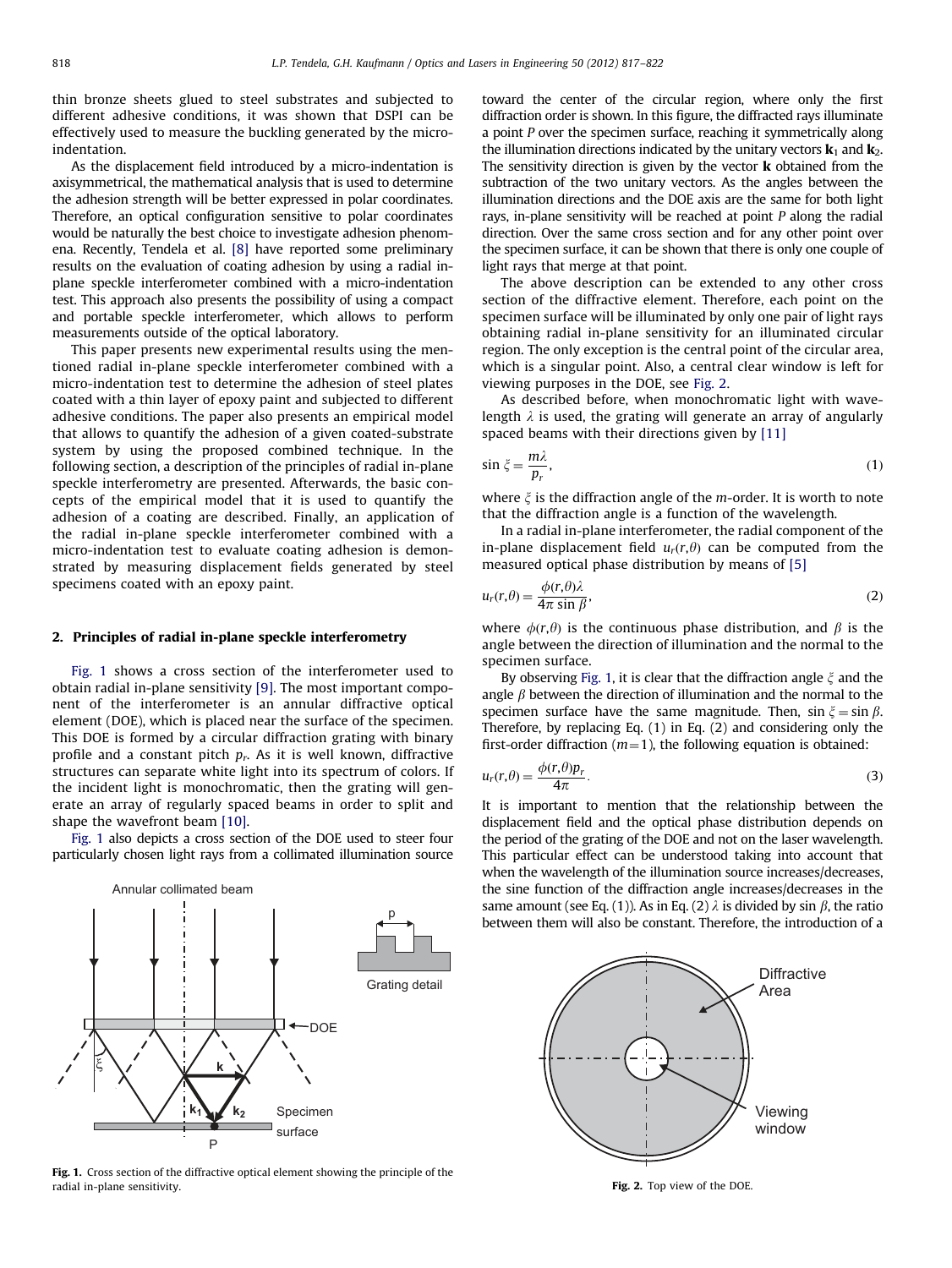DOE in the radial speckle interferometer also allows the use of robust diode lasers without wavelength stabilization.

#### 3. Empirical evaluation of adhesion

Although an accurate evaluation of the adhesion strength from the measurement of the displacement field can be obtained using an inverse analysis and a fracture mechanics model by means of appropriate elasto-plastic finite element calculations, below we will present a quite simple empirical model which can be used just as a practical approach to evaluate adhesion.

Several researchers have investigated into the feasibility of using an indentation test in order to analyse the mechanical behavior of a material [12–14]. They have also demonstrated that various mechanical properties can be correlated to some parameters like the dimension of the indentation and its penetration depth. One of these properties is the hardness *H* of a material, which is a measure of the resistance of the material to indentation, and is defined as [15]

$$
H = \frac{F}{A},\tag{4}
$$

where *F* is the force exerted by the indenter on the surface of the specimen and vice versa, and *A* is the projected contact area, that is the surface contact area projected onto the normal plane to the direction of the indentation, see Fig. 3. Taking into consideration that  $A = \pi a^2$ , where *a* is the contact radius, Eq. (4) can be rewritten as

$$
F = \pi a^2 H. \tag{5}
$$

From this last equation, it is clear that there exists a linear dependence between the applied force *F* and the square of the radius *a*. That is to say, if the applied force *F* increases or decreases, the square of the contact radius *a* will change accordingly.

On the other hand, in Section 5 it will be shown that when a radial speckle interferometer is used to measure the in-plane displacement field produced by a micro-indentation introduced on the coated surface of the specimen, the radii  $r_0$  of the regions that present speckle decorrelation and the displacement fields also depend on the adhesion. Therefore, in this paper we propose to evaluate the adhesion of a given coating-substrate system through the determination of an adhesion coefficient *C* defined as

$$
C = \frac{a^2}{r_0^2}.\tag{6}
$$

It must be noted that the maximum adhesion of a given coatingsubstrate system will be when  $C=1$ , that is when the radius  $r_0$  of the region that shows speckle decorrelation is equal to the contact radius *a*. Moreover, if the stiffness and the elasto-plastic behavior of the coating remain constant, from Eq. (5) it can be seen that for a given force *F*, the radius *a* remains constant and the adhesion



Fig. 3. Schematics of an indentation test.

coefficient *C* decreases as the radius  $r_0$  increases. This means that the coating presents a loss of adhesion to the substrate.

It is important to mention that a change in the stiffness or in the elasto-plastic behavior of the coating can be interpreted as a change of adhesion in the proposed model. However, these properties are taken into account in the empirical model in the contact radius *a*. As described above, this radius is linked to several parameters like the peak force, the shape of the indenter, the hardness, and the Young's modulus and the Poisson's ratio [15]. If the magnitude of the contact radius vary for a given force *F*, it may indicate a change in the elasto-plastic behavior of the material. Another important issue is that when the proposed empirical model is used, a change in the coating thickness could be also interpreted as a variation of adhesion. Nevertheless, the proposed approach can be used as a comparative method to determine adhesion when the substrate and the coating have different interface conditions.

#### 4. Experimental procedure

#### *4.1. Experimental setup*

Fig. 4 shows a diagram of the specially designed speckle interferometer made by Photonita [16] that was used to measure the radial in-plane displacement component produced by a micro-indentation introduced on the coated surface of the specimen. The light beam of a diode laser (*L*) with a wavelength  $\lambda = 658$  nm is expanded by an expander lens (*E*). Then, it passes through the elliptical hole of mirror *M*1, which forms an angle of  $45^\circ$  with the axis of the DOE. Afterwards, mirrors  $M_2$  and  $M_3$ 



Fig. 4. Optical arrangement of the radial in-plane speckle interferometer.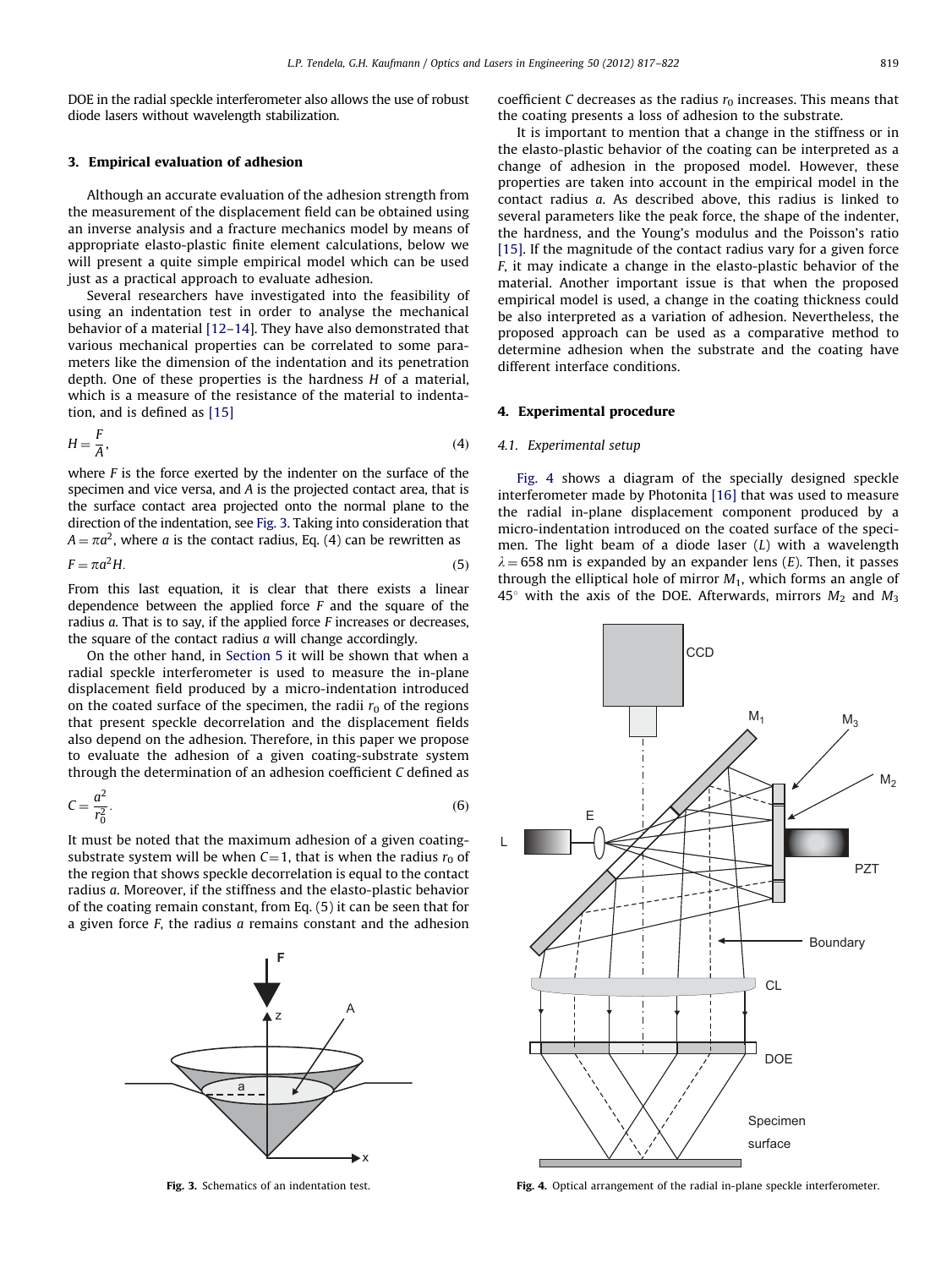reflect back the laser beam to mirror *M*<sup>1</sup> being directed to the lens *CL* to obtain an annular collimated beam. The central hole placed at  $M_1$  allows that the light coming from the laser source reaches mirrors  $M_2$  and  $M_3$ . In addition, this hole has two other functions, being the first one to prevent that the laser beam reaches directly the specimen surface having triple illumination, and the other to provide a viewing window for the CCD camera. Finally, the light is diffracted by the DOE, mainly in the first-order diffraction and towards the specimen surface. The residual zero-order diffracted light or light from higher order diffractions did not produce a troublesome situation since they were not directed to the central measuring area on the specimen surface.

As it is seen from Fig. 4, mirror  $M<sub>2</sub>$  is linked to a piezoelectric actuator (PZT) that is used to introduce the phase shifts needed to evaluate the phase distribution. On the contrary, mirror  $M_3$  is fixed and has a circular hole with a diameter slightly larger than the one located in  $M_2$ . The PZT actuator linearly moves  $M_2$  along its axial axis, generating a relative phase difference between the central beam reflected by  $M_2$  and the external one reflected by *M*3. The boundary between them is indicated in Fig. 4 in dashed lines. According to this figure, it is clear that for every couple of rays that reach every point laying on the specimen surface, one of them comes from  $M_2$  and other from  $M_3$ . Therefore, the PZT enables the introduction of a constant phase shift between both beams, in order to calculate the wrapped phase map by using a phase shifting algorithm.

The intensity of the incident light is not constant over the whole circular area on the specimen surface, being particularly higher at the central point, because this singular point receives light contributions from all cross sections. In consequence, a very bright spot will be visible at the central part of the circular measurement region and consequently fringe quality will be reduced. For this reason, the outlier diameter (mirror  $M_2$ ) as well as the hole diameter (mirror  $M_3$ ) are computed to obtain a gap of approximately 1 mm, so that the light rays reflected to the center of the measurement area are blocked.

The angle between the directions of illumination and the normal to the specimen surface is  $30^{\circ}$ . Image acquisition was performed using an on-board CCD camera Point Gray FL2-20S4M/ C, whose output was digitized with an imaging card located inside the portable computer, with a resolution of  $1600 \times 1200$ pixels $\times$  8 bits. The video camera had a zoom lens that allowed to image a small region of the specimen of approximately 10 mm in diameter over the specimen.

The micro-indentation was introduced using a Teer Coatings scratch tester device model ST30, which has a Rockwell C spherical diamond tip of 0.2 mm of radius and a cone angle of  $120^\circ$ , and was located outside of the optical table. Therefore, the specimen had to be repositioned into the same position that it had when the reference speckle interferograms were recorded. To avoid the introduction of speckle decorrelation between both interferograms recorded before and after the introduction of the indentation, the reposition was performed using a special specimen holder in which each coated steel plate rested by gravity with it back surface placed against three hard metallic balls that determine the specimen plane, and another three support pins fully determine its position [17]. The specimen was placed with its bottom side lying on two support pins until one of the vertical side came to rest against the third pin.

In order to introduce the micro-indentations, the indenter was brought near to the specimen surface and then it was pressed into contact until the peak force was achieved. The indenter force was held constant during a certain time and afterwards the tip was withdrawn from the specimen at a rate that was comparable to the loading rate until the force achieved the 10% of the peak value. Then, the indenter was withdrawn from the specimen completely. Finally, the radii of the indentation marks left on the coated surface of the specimens were measured using a microscope Olympus GX51.

The substrate of the specimens to be tested were steel plates with a rectangular cross-section and a size of  $50 \times 35 \times 5$  mm<sup>3</sup>. As coating we have used an epoxy paint with a thickness of approximately 500  $\mu$ m. To produce a variable adhesion, different interface conditions were obtained by polishing the steel substrates with sandpapers of different grain sizes. It is supposed that the different depths of the parallel microgrooves generated on the polished surfaces of the steel substrates will change the effective adhesion.

#### *4.2. Data analysis*

The procedure used to record the pair of speckle interferograms to be correlated was as follows. First, the speckle interferometer was fixed to a special base and each specimen was positioned in the special specimen holder. Afterwards, a set of phase-shifted speckle interferograms was acquired, and the reference phase distribution was computed and stored in the computer. Then, the specimen was located in the scratch tester device and an indentation was introduced as explained in the previous subsection. After that, the specimen was repositioned in the specimen holder and a new set of phase-shifted speckle interferograms was acquired. Finally, the corresponding wrapped phase distribution was calculated and stored. Additionally, all the phase maps obtained with this procedure were processed with a method applied to remove the rigid body displacements that can be introduced when each specimen was repositioned after the introduction of the indentation [18].

In the last step, the wrapped phase difference map was evaluated using a phase-shifting method and the continuous phase distribution was obtained by applying a flood fill phase unwrapping algorithm [19]. Then, the radial in-plane displacement field  $u_r(r,\theta)$ generated in the neighborhood of the indentation was computed from the continuous phase distribution by using Eq. (3). Finally, the radii of the regions that present speckle decorrelation were measured and the adhesion coefficient *C* was computed using Eq. (6).

#### 5. Experimental results

In order to determine the performance of the empirical model proposed to quantify the adhesion of a given coated-substrate system, the radial in-plane displacement components generated by the micro-indentations were firstly measured in specimens having different coating-substrate interface conditions. As a typical example, Fig. 5 shows the wrapped phase maps obtained by testing three specimens with their substrates polished with different sandpapers when the peak force was 50 N. In this figure, it is observed that the local wrapped phase maps have a circular shape. Therefore, the obtained wrapped phase distributions confirm that the radial displacement field introduced by the micro-indentation was axisymmetrical, as expected. In addition, Fig. 5 also shows that the radius of the region that presents speckle decorrelation produced by a microindentation introduced on the coated surface of the substrate increases when the grain size of the sandpaper is reduced. Furthermore, Fig. 6 shows that the magnitude of the radial displacement produced by the micro-indentation introduced on the coated surface of the substrate increases when the grain size of the sandpaper was reduced.

It is important to note that the elliptical fringe patterns of Fig. 5(a) and (c) are not due to anisotropy in the adhesion of the coated-substrate system. This effect was observed because of the method applied to remove the rigid body displacements that were introduced when the specimen was repositioned after the introduction of the indentation did not work quite well. However,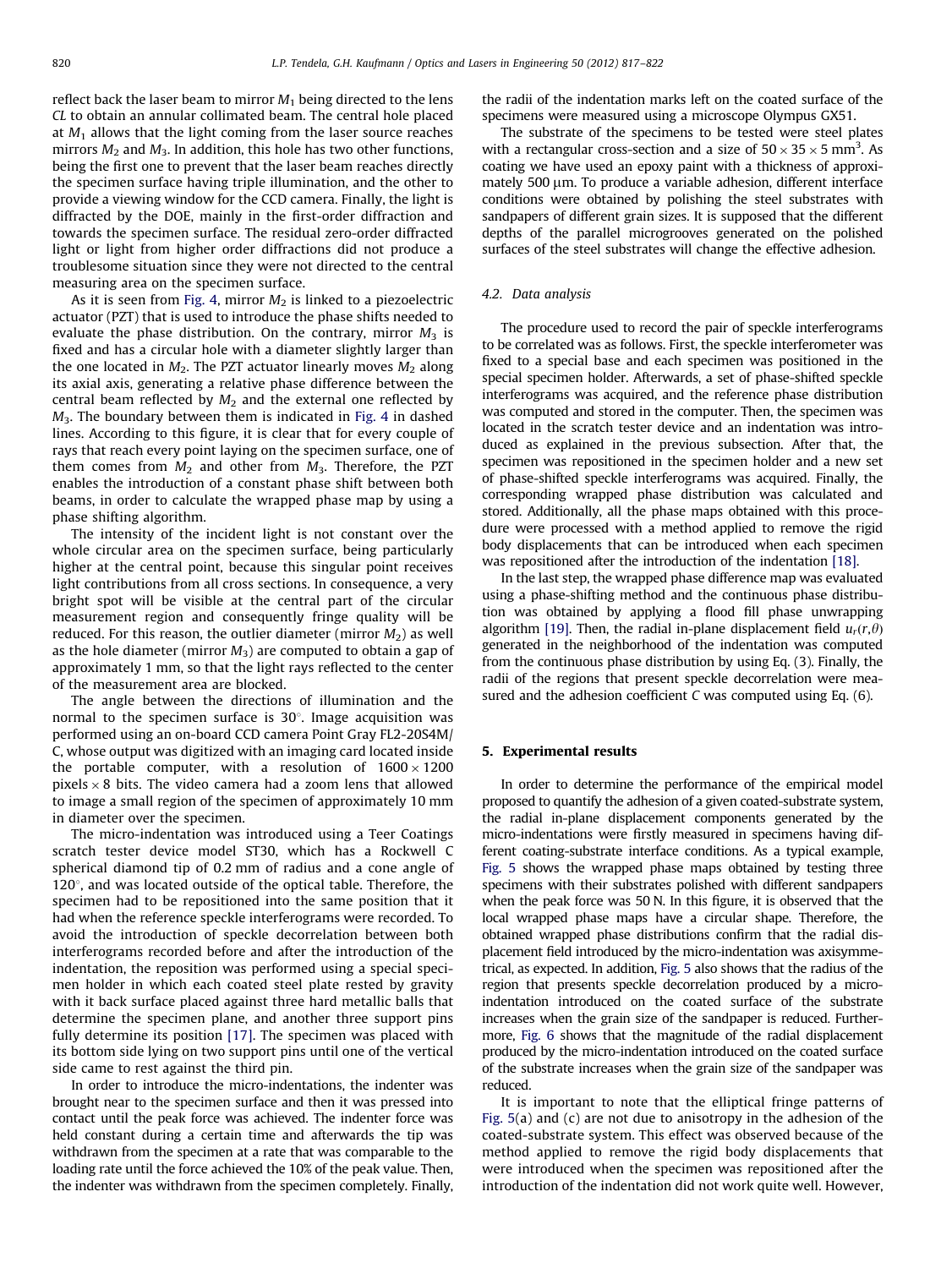



Fig. 5. Wrapped phase maps produced for a peak force of 50 N using specimens with different interface conditions: (a) substrate polished with sandpaper number 60; (b) substrate polished with sandpaper number 600; and (c) substrate polished with sandpaper number 1500.

the region that presents speckle decorrelation had a circular shape due to a Rockwell C spherical diamond which was used.

The local displacement component was also measured for different values of the indentation load. As expected, the results displayed in Fig. 7 show that as the applied force increases, the



Fig. 6. Radial in-plane displacement component produced by a micro-indentation along a radial direction for specimens with different interface conditions and a peak force of 50 N.



Fig. 7. Radial in-plane displacement component produced by a micro-indentation on the coated surface of the specimen polished with sandpaper number 320 for different peak loads.



Fig. 8. Adhesion coefficient *C* as a function of the grain size of the sandpaper for different peak forces.

radii of the regions presenting speckle decorrelation increase as well. The micro-indentations were introduced in a single specimen in order to make sure that the same interface conditions were used in all tests. As mentioned before, the radial in-plane displacement component produced by a micro-indentation along a radial direction presents significant differences when specimens with different interface conditions were tested.